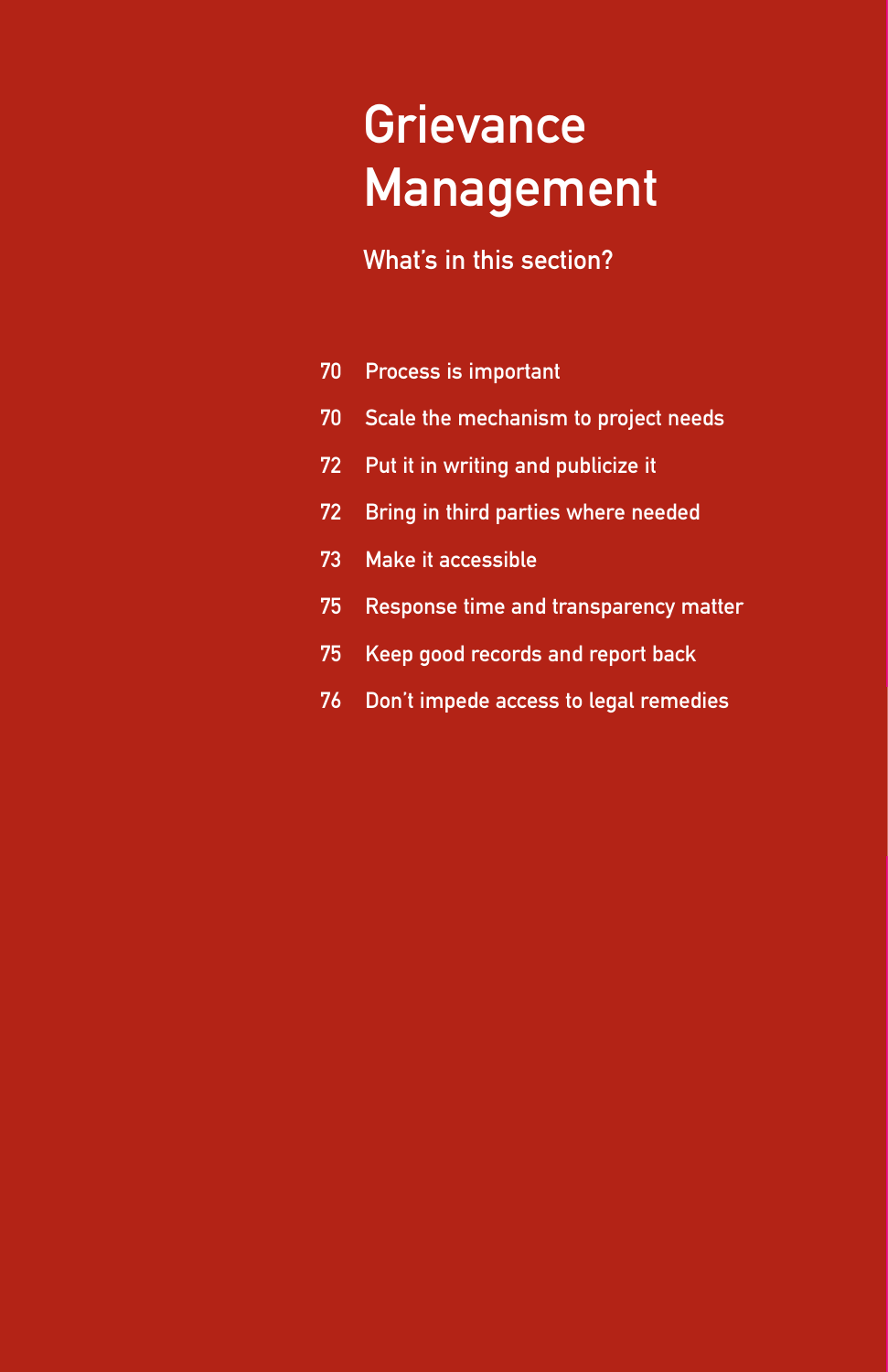

 $\Box$   $\Box$   $\Box$  A good process can enhance outcomes and give people satisfaction that their complaints have been heard, even if the outcome is less than optimal.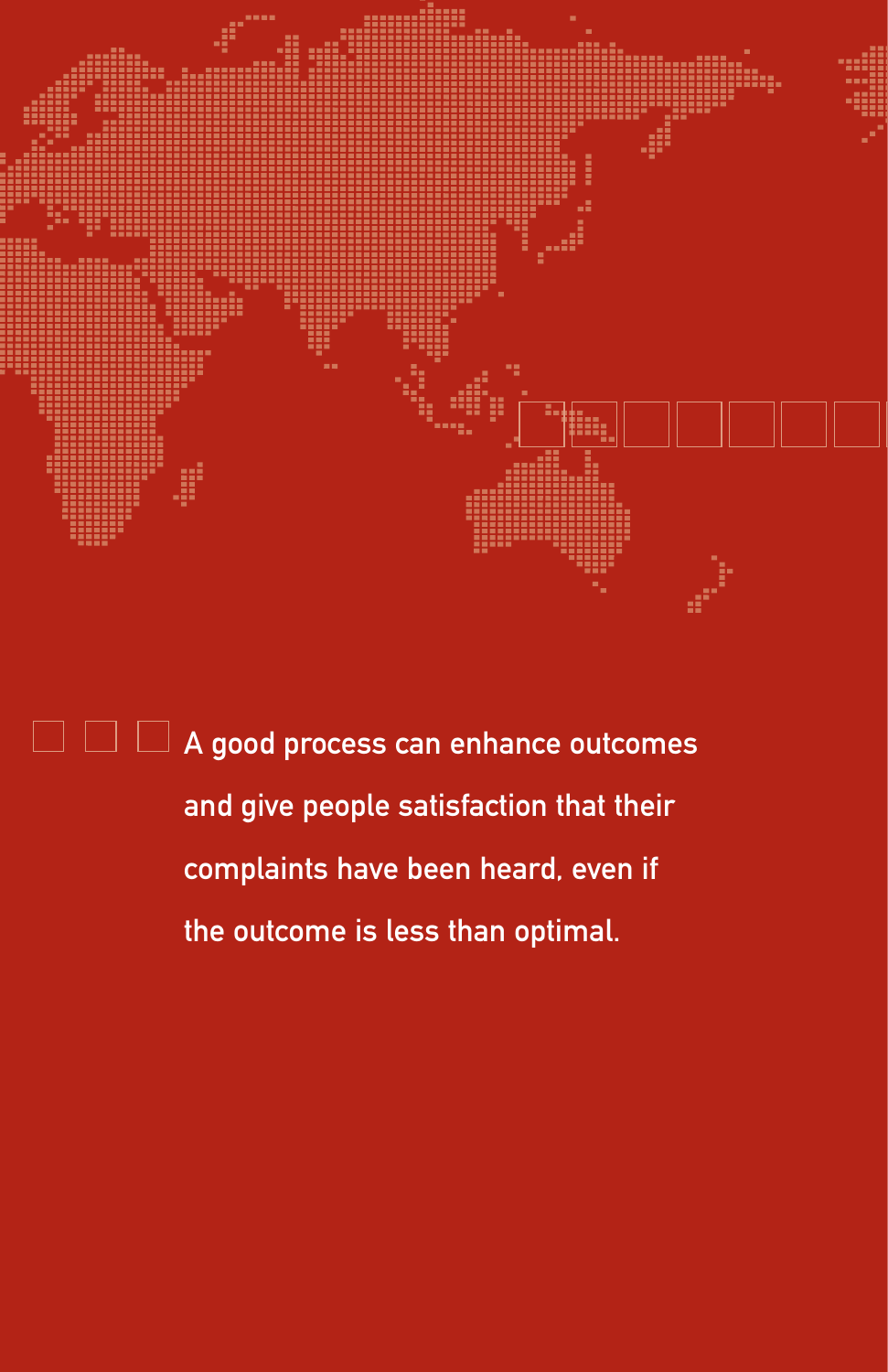

## Grievance Management

For projects with environmental and social impacts, grievances are a fact of life. How a company responds (or is perceived to be responding) when such grievances surface is important and can have significant implications for business performance. A grievance mechanism should be scaled to fit the level of risks and impacts of a project. It should flow from a company's broader process of stakeholder engagement and business integrity principles, and integrate the various elements of engagement discussed in the preceding sections. In fact, having a good overall community engagement process in place and providing access to information on a regular basis can substantially help to prevent grievances from arising in the first place, or from escalating to a level that can potentially undermine business performance. Thus, from a basic risk-management perspective, spending the time and effort up front to develop a well-functioning process is a good investment.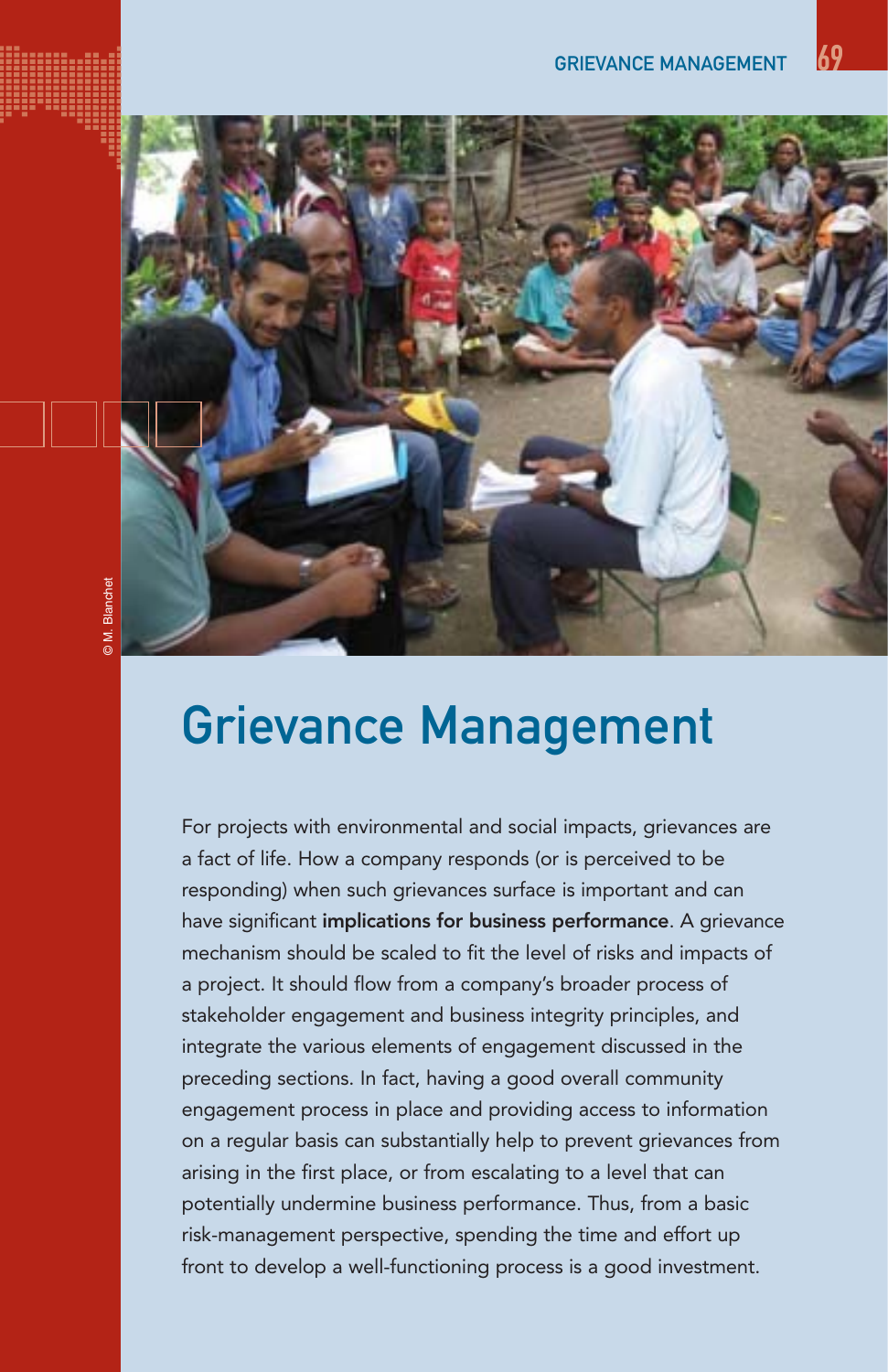Ideally, grievance procedures should be in place from the beginning of the social and environmental assessment process and exist throughout construction and operations through to the end of project life. As with the broader process of stakeholder engagement, it is important that management stays informed and involved so that decisive action can be taken when needed to avoid escalation of disputes. The following points are worth considering when setting up a mechanism for addressing external grievances.

#### $\vee$  Process is important

For affected communities and other stakeholder groups seeking to have their complaints resolved, the perception of transparency and "fairness of process" is important. A good process can enhance outcomes and give people satisfaction that their complaints have been heard, even if the outcome is less than optimal. When designing grievance procedures, think about whether they will be readily understandable, accessible and culturally appropriate for the local population. It is important to clarify at the outset who is expected to use this procedure, and to assure people that there will be neither costs nor retribution associated with lodging a grievance. The entire process – from how a complaint is received and reviewed, through to how decisions are made and what possibilities may exist for appeal – should be made as transparent as possible through good communication.

#### $\checkmark$  Scale the mechanism to project needs

Grievance mechanisms should be designed to fit the context and needs of a particular project. Smaller projects with relatively straightforward issues might have simpler means of addressing complaints, such as through community meetings, community liaison personnel and suggestion boxes allowing for anonymity. Larger, more complex projects will likely need a more formalized process and mechanism,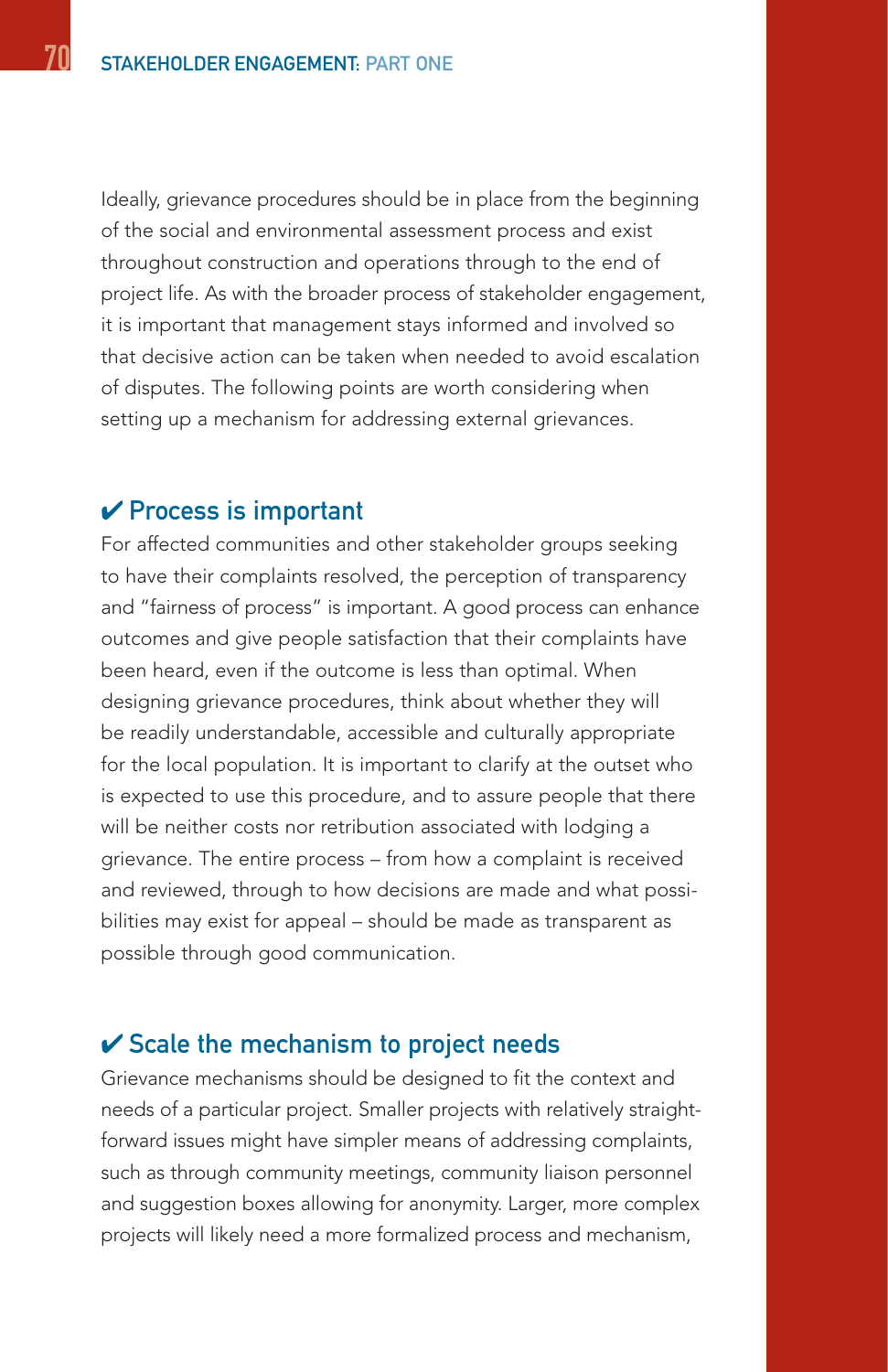and a higher level of dedicated resources for receiving, recording, tracking, and resolving complaints. However, grievance mechanisms should not be thought of as a substitute for a company's community engagement process or vice-versa. The two are complementary and should be mutually reinforcing.

Even in the same project, not all grievances can or should be handled in the same way. For example, a complaint about a company truck running over chickens in the road may be readily resolved through direct interaction between the complainant and the company's community liaison staff (with a more formal grievance process only as a back up if staff are not responsive). However, allegations of widespread ground water contamination, for example, may be of such a serious or urgent nature that they require immediate intervention by senior managers and subsequent

#### LONMIN, SOUTH AFRICA: TOLL-FREE TELEPHONE HOTLINE

In South Africa, Lonmin, the world's third-largest platinum producer, found that a particularly effective means for allowing n South Africa, Lonmin, the world's third-largest platinum prothe public to report concerns or complaints relating to Lonmin's operations – especially with regard to environmental, health and safety, community, and security issues – has been a toll-free telephone hotline established by the company. A register is kept of these complaints and any responses provided. In addition, regular meetings are arranged with specific sub-groupings of affected stakeholders to discuss particular problem areas, for example noise and vibration associated with new open-cast mining operations. Stakeholders are also invited to raise their more general concerns in regular stakeholder forum meetings involving Lonmin management and key stakeholder groups.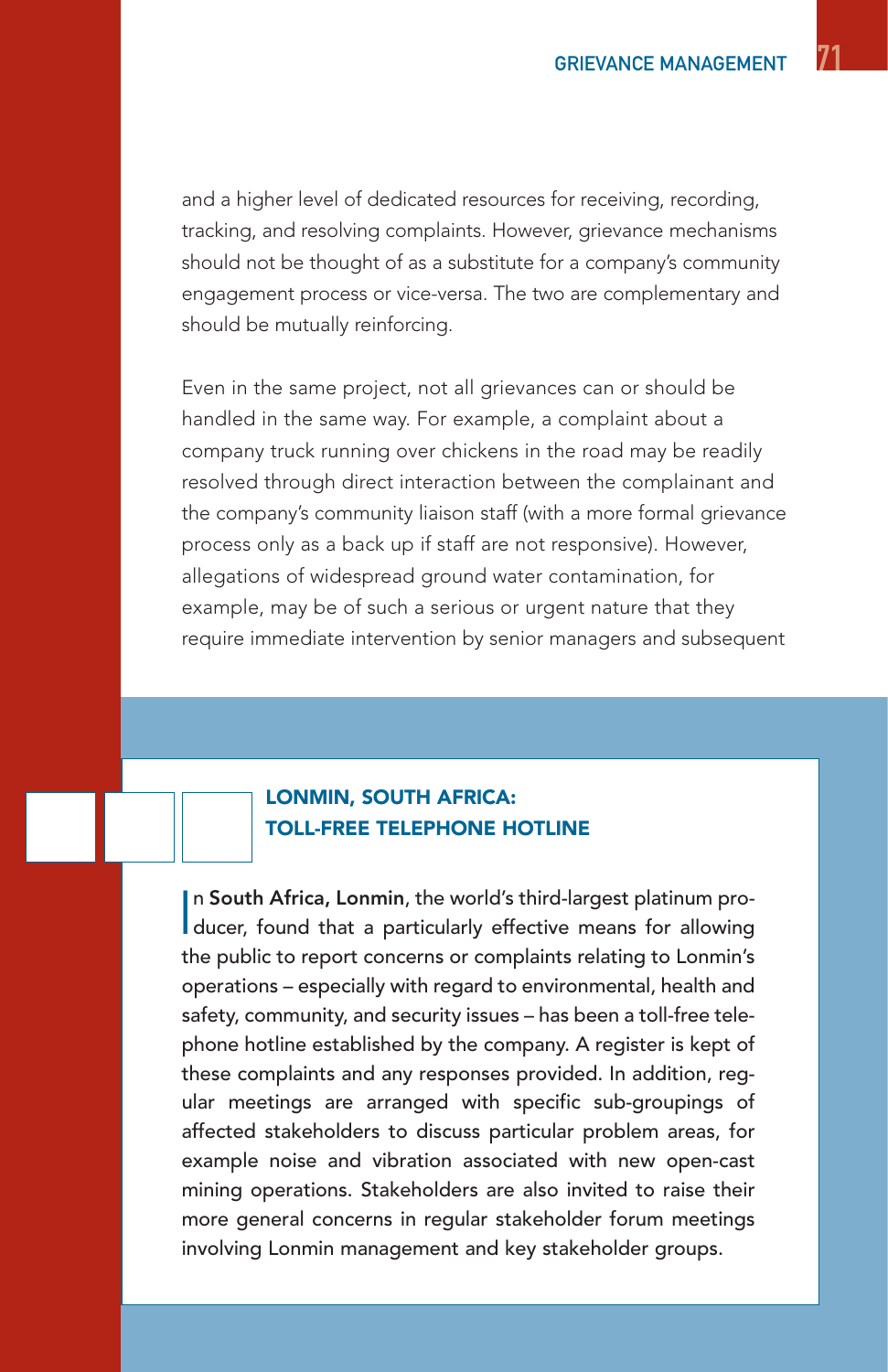mediation. In other words, consider creating different levels of redress within your grievance mechanism that correspond to the scale and seriousness of the complaint.

Grievance mechanisms should not be thought of as a substitute for a company's community engagement process or viceversa. The two are complementary and should be mutually reinforcing.

#### $\vee$  Put it in writing and publicize it

A policy or process for addressing complaints cannot be effective if nobody knows about it. A company's grievance procedures should be put into writing, publicized, and explained to relevant stakeholder groups. Simply put, people should know where to go and whom to talk to if they have a complaint, and understand what the process will be for handling it. As with all information, it should be provided in a format and language readily understandable to the local population and/or communicated orally in areas where literacy levels are low. As a general rule, it should not be overly complicated to use nor should it require legal counsel to complete.

#### $\vee$  Bring in third parties where needed

Sometimes, ensuring "fairness of process" for affected individuals or groups requires certain measures to level the playing field of perceived power. At a minimum, communities need to have access to information. Companies can facilitate this by providing projectrelated information in a timely and understandable manner. In cases where significant imbalances in knowledge, power, and influence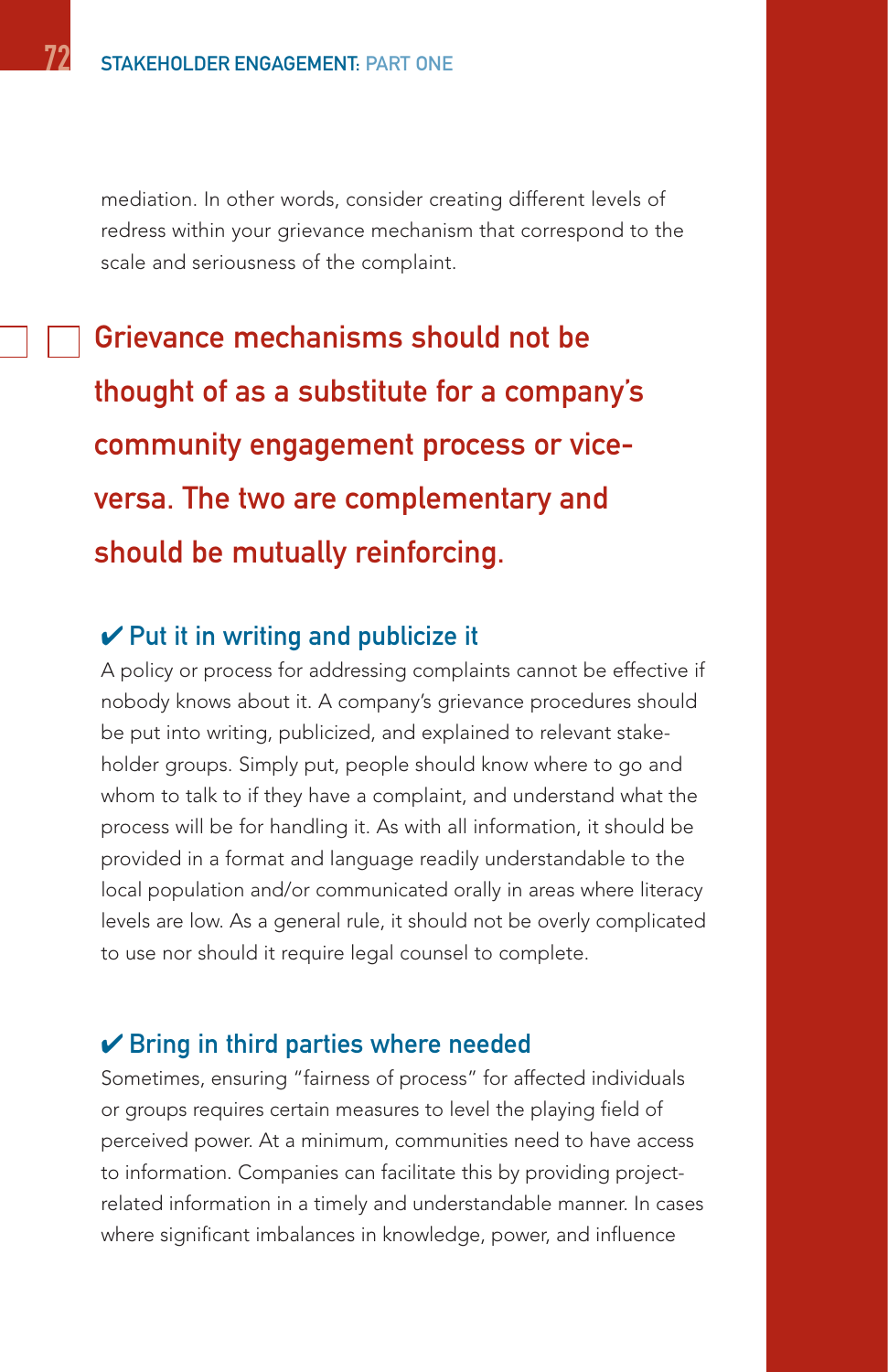exist, a company may wish to reach out to other partners to assist in the process. In terms of advocacy, an NGO might be brought in to assist local communities and advocate on their behalf. Where mediation is desired, academic or other local institutions may be sought out to play an "honest broker" role in mediating between the company and stakeholder groups. In certain circumstances, it can be good practice for a company to provide funding for such third-party advice or facilitation in a way that is acceptable to all parties and doesn't compromise the integrity of the process.

#### $\boldsymbol{\nu}$  Make it accessible

Projects that make it easy for people to raise concerns and feel confident that these will be heard and acted upon can reap the benefits of both a good reputation and better community relations. One of the best ways to achieve this is to localize your points of contact. Hire people with the right skills, training, and disposition for community liaison work and get them into the field as quickly as possible. Maintaining a regular presence in the local communities greatly helps to personalize the relationship with the company and engender trust. Talking with a familiar face who comes to the village regularly, or lives nearby, creates an informal atmosphere in which grievances can be aired and sorted out, or referred up the chain of command. This is usually more convenient and less intimidating to people than having to travel distances to the company offices during business hours to file a formal complaint.

Maintaining a regular presence in the local communities greatly helps to personalize the relationship with the company and engender trust.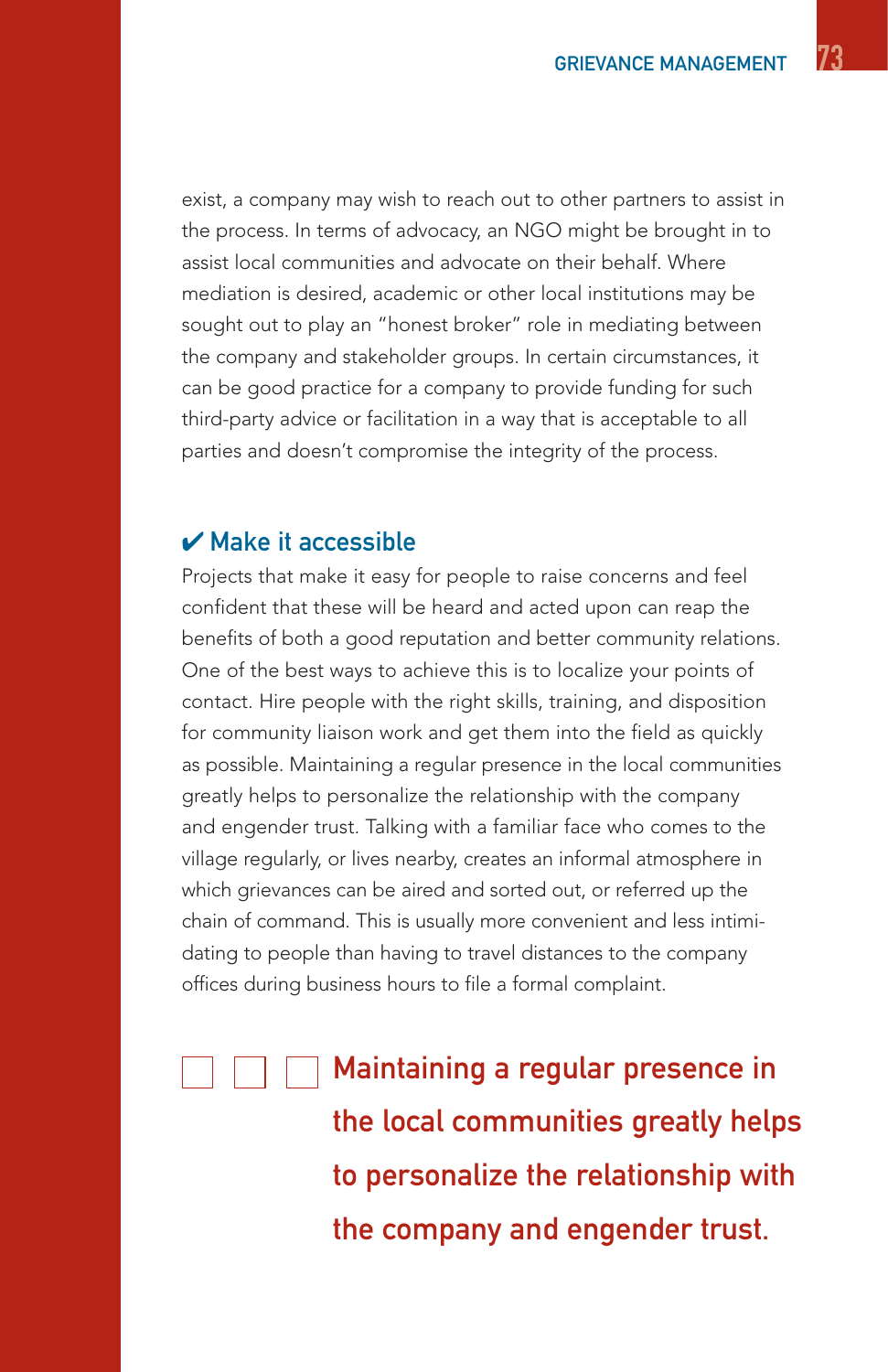#### MINERA YANACOCHA: DIALOGUE ROUNDTABLES AS A MECHANISM FOR CONFLICT RESOLUTION

The largest gold mining company in Peru, Minera Yanacocha, has had serious conflicts with local communities around its Yanacocha Gold Mine, sparked by a mercury spill along a section of road that passed through three villages. Local groups alleged that the company was adversely impacting the water, air, health and livelihoods of surrounding villages and that the mine development was occurring without adequate community consultation.

The creation of the Mesa, a roundtable for dialogue, resulted from complaints filed with the IFC's Compliance/Advisor Ombudsman (CAO). The Assembly of the Mesa, composed of representatives of 52 registered organizations – including national government, members of the affected communities, NGOs, church groups, the Chamber of Commerce, the company, and the Board of Directors elected by the Assembly – meets monthly. Its mission is to "address and resolve the conflicts between the Minera Yanachocha and the community of Cajamarca with the participation of public and private institutions in a transparent, open, independent and participatory manner."

The Mesa has successfully created a new "culture of dialogue" and helped defuse tensions between the company and community through the respectful and tolerant nature of the actively facilitated, multi-stakeholder discussions. For example, an independent and participatory water quality and quantity study took place as a result, with accompanying recommendations on how to address these issues. The company's Hazardous Material and Emergency Response Plan has also now been revised as a result of this process. However, there are still issues that the Mesa has not yet addressed and the mechanism also faces challenges regarding public perceptions in the broader community of its representativeness, independence and transparency. Furthermore, because the Mesa has been receiving financial and technical support from the IFC's CAO since its inception, the sustainability of the mechanism into the future remains a question.

Source: Report of the Independent Evaluation of the Mesa de Dialogo y Consenso CAO - Cajamarca May 2005 http://www.cao-ombudsman.org/pdfs/MESA\_%20Evaluation\_%20Report\_%20Final\_%20English.pdf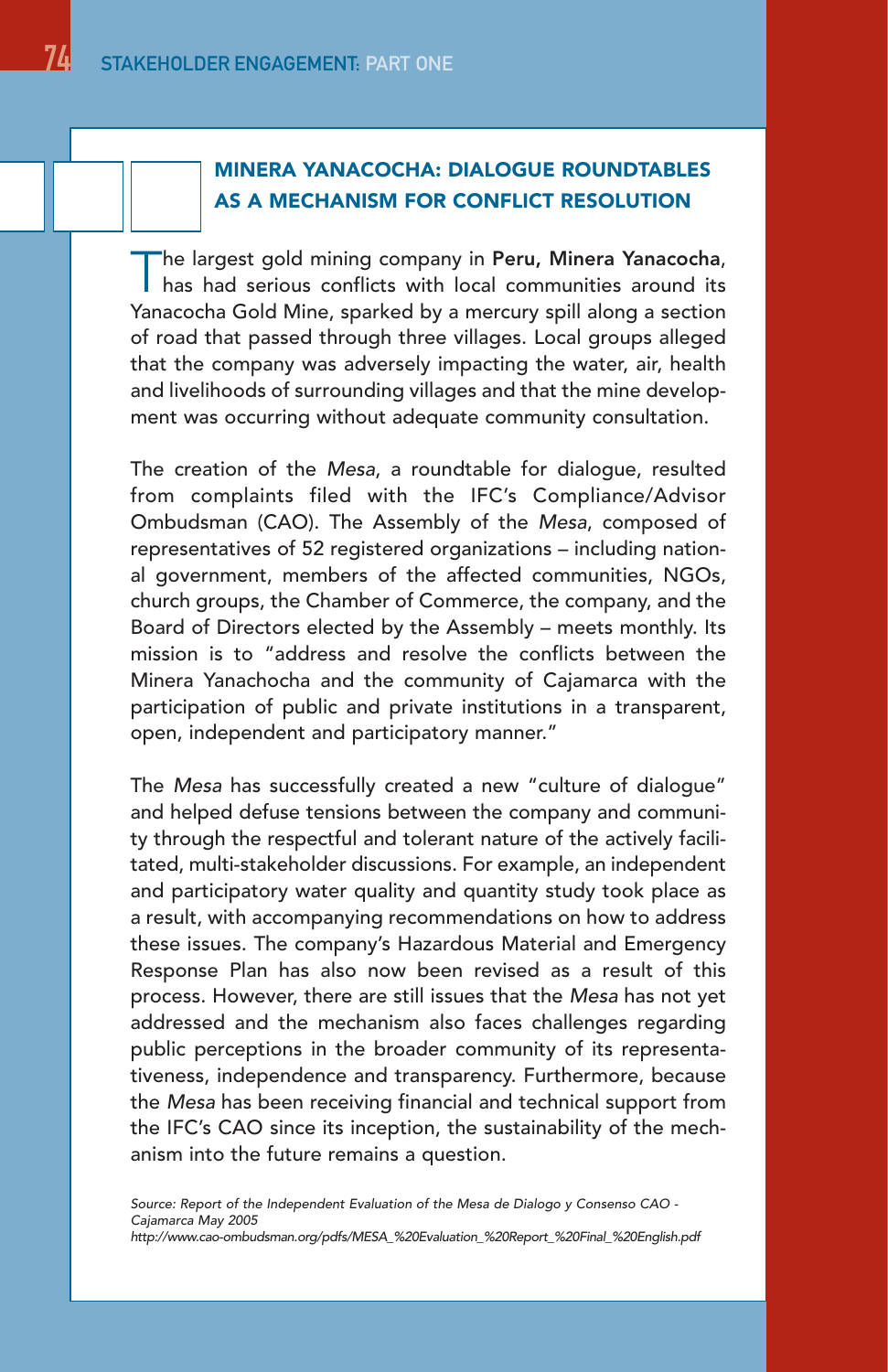#### $\mathcal V$  Response time and transparency matter

It is good practice for a company to publicly commit to a certain time frame in which all recorded complaints will be responded to (be it 48 hours, one week or 30 days) and to ensure this response time is enforced. This helps allay frustration by letting people know when they can expect to be contacted by company personnel and/or receive a response to their complaint. Combining this with a transparent process by which stakeholders can understand how decisions are reached inspires confidence in the system. During critical time periods, such as construction, it is important to have an immediate response to time-sensitive complaints, such as a fence being knocked down by a contractor, for example, and livestock getting out. A related issue is making sure that company personnel receiving grievances (typically community relations staff) have the authority to resolve basic complaints themselves, as well as a direct reporting line to senior managers if the issue is more serious or costly to address.

It is good practice for a company to publicly commit to a certain time frame in which all recorded complaints will be responded to.

#### $\vee$  Keep good records and report back

Whether it is simply keeping a log book (in the case of small projects) or maintaining a more sophisticated database (for bigger projects with more serious impacts), keeping a written record of all complaints is critical for effective grievance management. The record should contain the name of the individual or organization; the date and nature of the complaint; any follow-up actions taken; the final result; and how and when this decision was communicated to the complainant. In some countries, detailed personal information such as passport numbers are required to officially "register" a grievance. This can be intimidating to stakeholders and discourage them from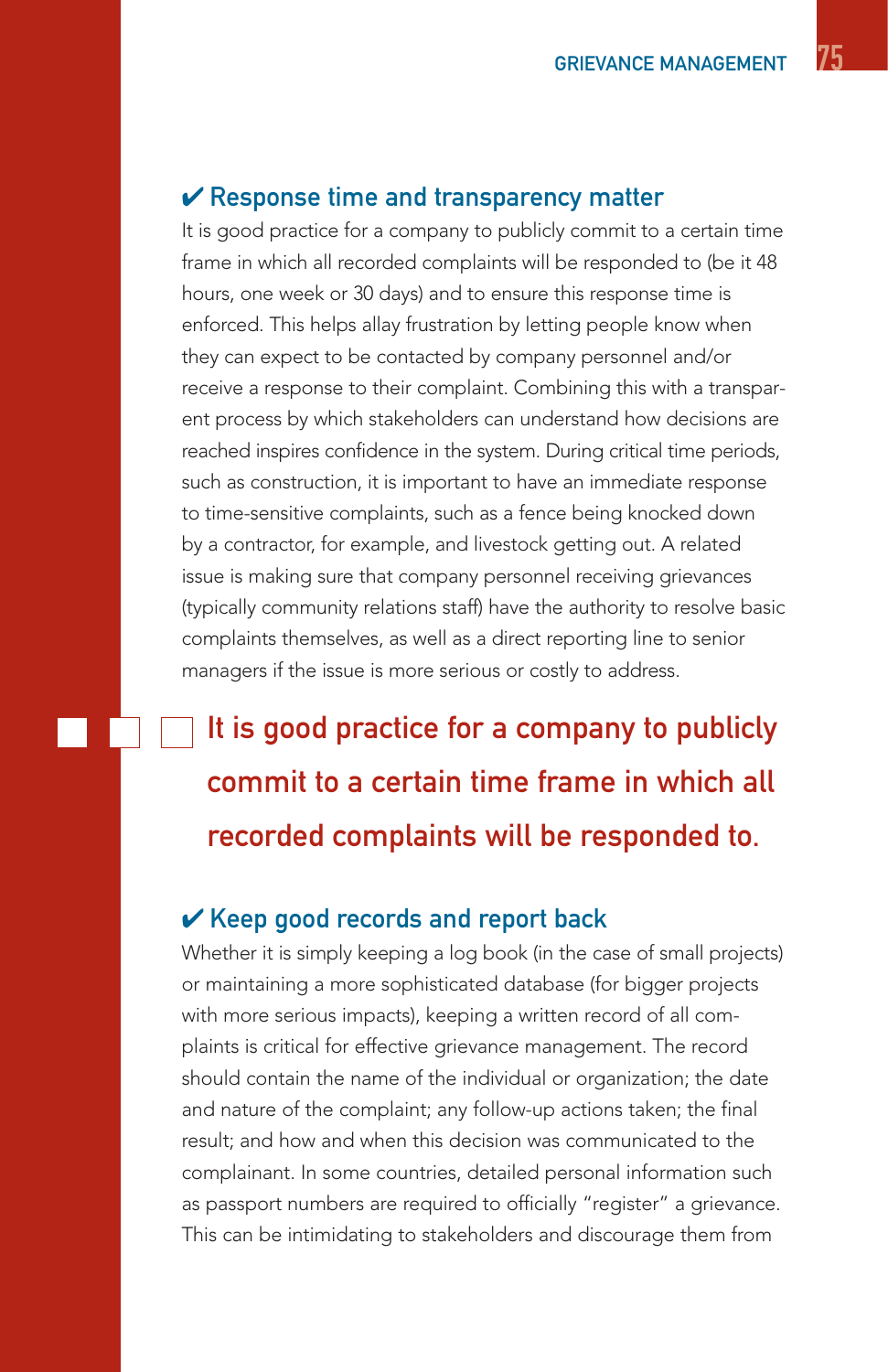using the mechanism. Overly personal data should therefore be optional and kept confidential unless required to disclose to authorities. In addition to informing the complainant of the outcome (in writing where appropriate), it is also good practice as part of the broader community engagement process to report back periodically to communities and other stakeholder groups as to how the company has been responding to the grievances it has received.

#### $\vee$  Don't impede access to legal remedies

If the project is unable to resolve a complaint, it may be appropriate to enable complainants to have recourse to external experts. These may include public defenders, legal advisors, legal NGOs, or university staff. A company may find that it can work in collaboration with these third parties and affected communities to find successful resolution of the issues. However, this is not always possible, and situations may arise where complainants will choose to pursue legal recourse. Under these circumstances, companies should be familiar with the judicial and administrative channels for dispute resolution available in the country of operation and should not impede access to these mechanisms.